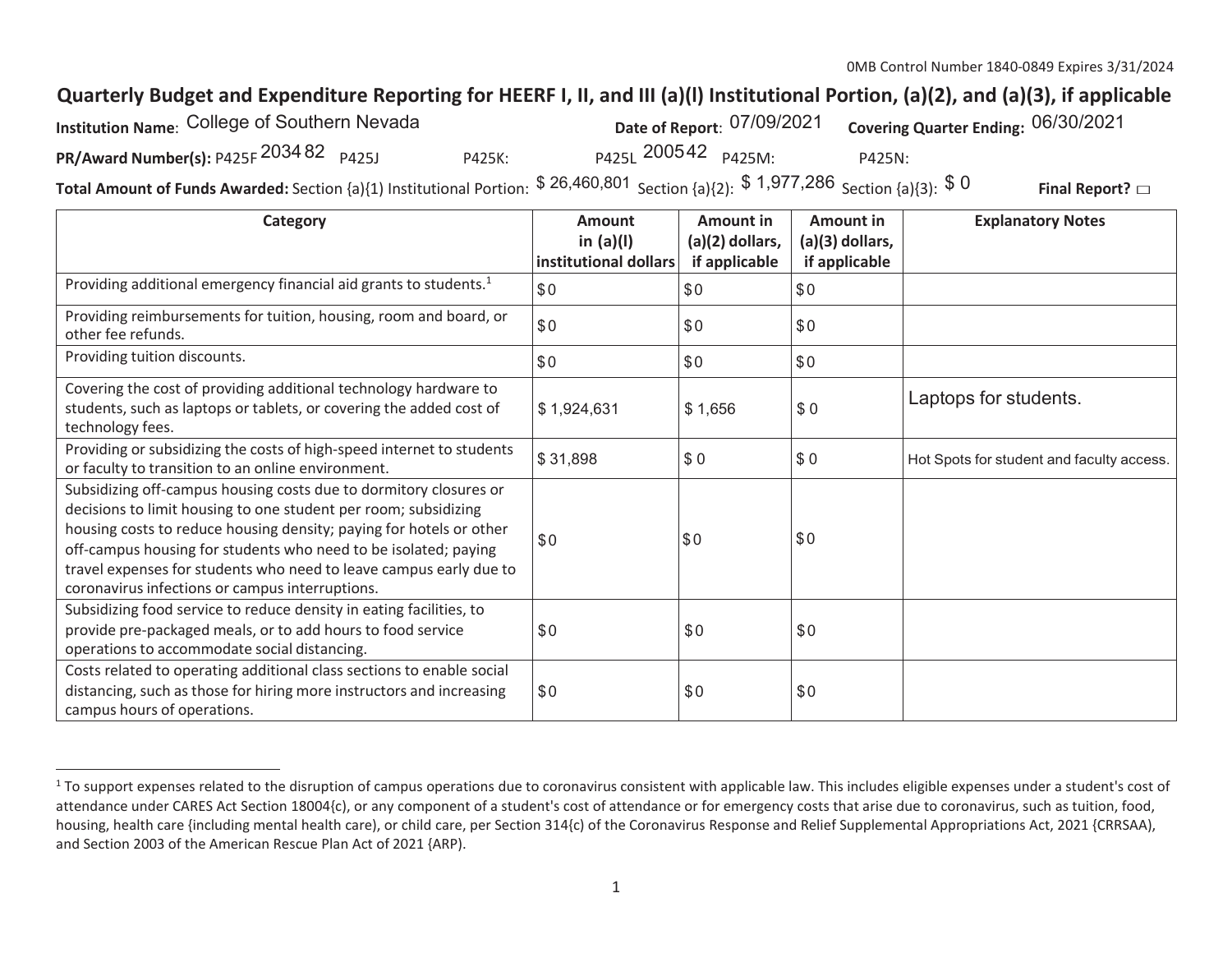OMB Control Number 1840-0849 Expires 3/31/2024

| <b>Category</b>                                                                                                                                                                                                                                                              | Amount<br>in $(a)(I)$<br>institutional dollars | <b>Amount in</b><br>(a)(2) dollars,<br>if applicable | <b>Amount in</b><br>(a)(3) dollars,<br>if applicable | <b>Explanatory Notes</b>                |
|------------------------------------------------------------------------------------------------------------------------------------------------------------------------------------------------------------------------------------------------------------------------------|------------------------------------------------|------------------------------------------------------|------------------------------------------------------|-----------------------------------------|
| Campus safety and operations. <sup>2</sup>                                                                                                                                                                                                                                   | \$371,807                                      | \$0                                                  | \$0                                                  | <b>Facilities administration</b>        |
| Purchasing, leasing, or renting additional instructional equipment<br>and supplies (such as laboratory equipment or computers) to reduce<br>the number of students sharing equipment or supplies during a class<br>period and to provide time for disinfection between uses. | \$0                                            | \$0                                                  | \$0                                                  |                                         |
| Replacing lost revenue from academic sources. <sup>3</sup>                                                                                                                                                                                                                   | \$0                                            | \$0                                                  | \$0                                                  |                                         |
| Replacing lost revenue from auxiliary services sources (i.e., cancelled<br>ancillary events; disruption of food service, dorms, childcare, or<br>other facilities; cancellation of use of campus venues by other<br>organizations, lost parking revenue, etc.). <sup>3</sup> | \$0                                            | \$0                                                  | \$0                                                  |                                         |
| Purchasing faculty and staff training in online instruction; or paying<br>additional funds to staff who are providing training in addition to<br>their regular job responsibilities.                                                                                         | \$0                                            | \$0                                                  | \$0                                                  |                                         |
| Purchasing, leasing, or renting additional equipment or software to<br>enable distance learning, or upgrading campus wi-fi access or<br>extending open networks to parking lots or public spaces, etc.                                                                       | \$0                                            | \$8,559                                              | \$0                                                  | A/V equipment for distance<br>learning. |
| Other Uses of (a)(1) Institutional Portion funds. <sup>4</sup>                                                                                                                                                                                                               | \$0                                            |                                                      |                                                      |                                         |
| Other Uses of (a)(2) or (a)(3) funds, if applicable. <sup>5</sup>                                                                                                                                                                                                            |                                                | \$0                                                  | \$0                                                  |                                         |
| <b>Quarterly Expenditures for Each Program</b>                                                                                                                                                                                                                               | \$2,328,336                                    | \$10,215                                             | \$0                                                  |                                         |
| <b>Total of Quarterly Expenditures</b>                                                                                                                                                                                                                                       | \$2,338,552                                    |                                                      |                                                      |                                         |

<sup>&</sup>lt;sup>2</sup> Including costs or expenses related to the disinfecting and cleaning of dorms and other campus facilities, purchases of personal protective equipment (PPE), purchases of cleaning supplies, adding personnel to increase the frequency of cleaning, the reconfiguration of facilities to promote social distancing, etc.

<sup>&</sup>lt;sup>3</sup> Please see the Department's HEERF Lost Revenue FAQs (March 19, 2021) for more information regarding what may be appropriately included in an estimate of lost revenue.

 $4$  Please post additional documentation as appropriate and briefly explain in the "Explanatory Notes" section. Please note that funds for (a)(1) Institutional Portion may be used to defray expenses associated with coronavirus (including lost revenue, reimbursement for expenses already incurred, technology costs associated with a transition to distance education, faculty and staff trainings, and payroll).

<sup>&</sup>lt;sup>5</sup> Please post additional documentation as appropriate and briefly explain in the "Explanatory Notes" section. Please note that funds for (a)(2) and (a)(3) may be used to defray expenses associated with coronavirus (including lost revenue, reimbursement for expenses already incurred, technology costs associated with a transition to distance education, faculty and staff trainings, and payroll).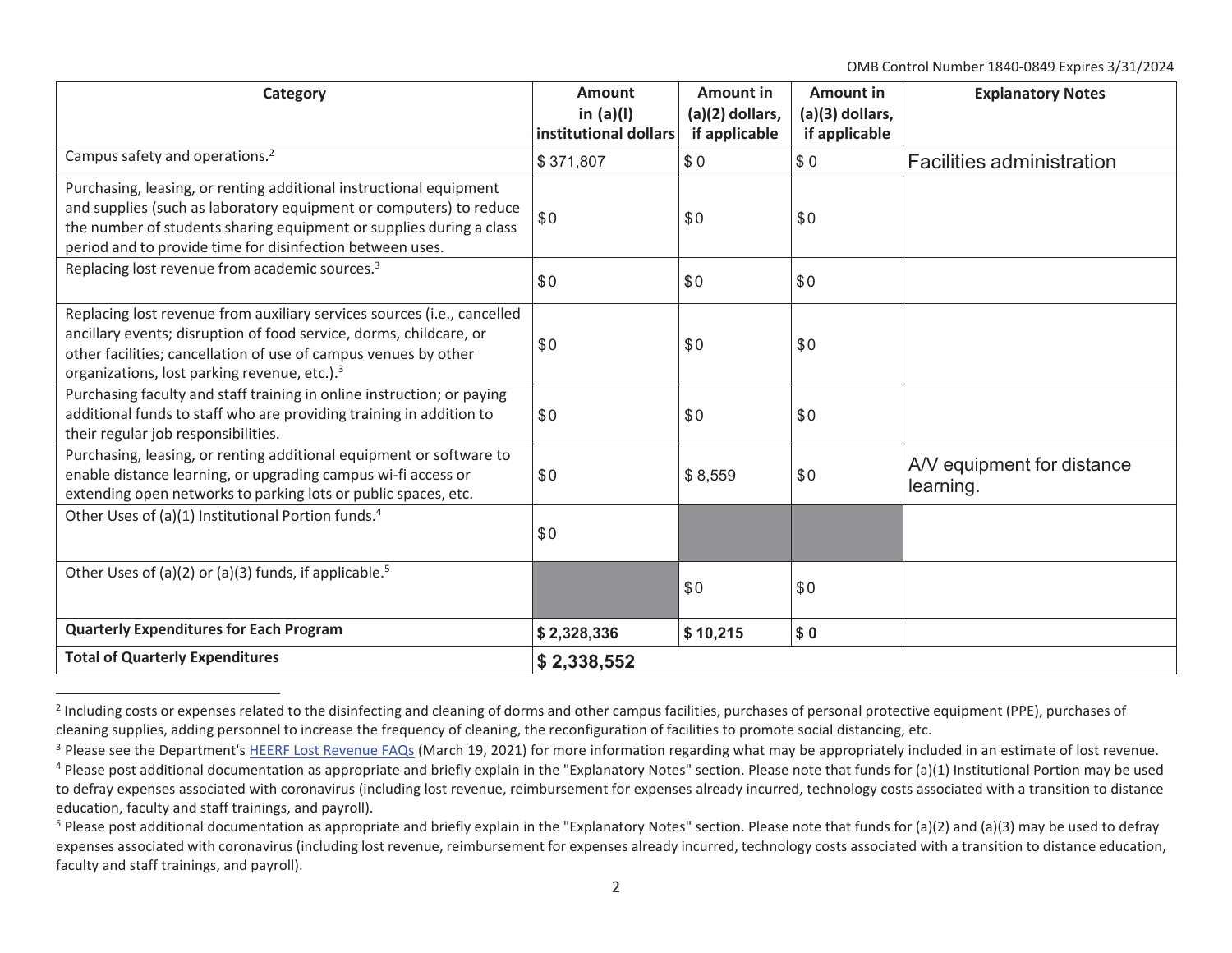## **Form Instructions**

*Completing the Form*: 0n each form, fill out the institution of higher education (IHE or institution) name, the date of the report, the appropriate quarter the report covers (September 30, December 31, March 31, June 30), the 11-digit PR/Award Number (number is found in Box 2 of your Grant Award Notification (GAN)) for each HEERF grant funding stream as applicable, the total amount of funds awarded by the Department (including reserve funds if awarded), and check the box if the report is a "final report." Institutions that expended HEERF grant funds during the calendar quarter from January 1 - March 30, 2021 are required to post the quarterly report that involved the expenditure of HEERF II CRRSAA and HEERF I CARES Act funds. The Department did not previously affirmatively indicate this reporting requirement was in place for HEERF II CRRSAA funds. As such, institutions may have until the end of the second calendar quarter, June 30, 2021, to post these retroactive reports if they have not already done so. For the July 10, 2021 quarterly reporting deadline, institutions are encouraged, but not required to, submit the quarterly reports (this institutional reporting form and the student quarterly report) to the Department by emailing those reports as PDF attachments to [HEERFreporting@ed.gov.](mailto:HEERFreporting@ed.gov)

In the chart, an institution must specify the amount of expended HEERF I, II, and IIII funds for each funding category: (a)(1) Institutional Portion; (a)(2), and (a)(3), if applicable. (a)(2) funds include Assistance Listing Numbers (ALNs) 84.425J (Historically Black Colleges and Universities (HBCUs)), 84.425K (Tribally Controlled Colleges and Universities (TCCUs)), 84.425L (Minority Serving Institutions (MSIs)), 84.425M (Strengthening Institutions Program (SIP)); (a)(3) funds are for ALN 84.425N (Fund for the Improvement of Postsecondary Education (FIPSE) Formula Grant) and 84.425S (SAIHE). Each category is deliberately broad and may not capture specific grant program requirements. Explanatory footnotes help clarify certain reporting categories. While some itemsin the chart are blocked out, please note that the blocking of such items is consistent with Department guidance and FAQs and is not definitive. Provide brief explanatory notes for how funds were expended, including the title and brief description of each project or activity in which funds were expended. Do not include personally identifiable information (PII). Calculate the amount of the (a)(1) Institutional Portion, (a)(2) and (a)(3) funds in the "Quarterly Expenditures for each Program" row, and the grand total of all three in the "Total of Quarterly Expenditures" row. Round expenditures to the nearest dollar.

Posting the Form: This form must be conspicuously posted on the institution's primary website on the same page the reports of the IHE's activities as to the emergency financial aid grants to students made with funds from the IHE's allocation under (a)(1) of the CARES Act, CRRSAA, and ARP (Student Aid Portion) are posted. It may be posted in an HTML webpage format or as a link to a PDF. A new separate form must be posted covering each quarterly reporting period (September 30, December 31, March 31, June 30), concluding after either (1) posting the quarterly report ending September 30, 2023 or (2) when an institution has expended and liquidated all (a)(1) Institutional Portion, (a)(2), and (a)(3) funds and checks the "final report" box. IHEs must post this quarterly report form no later than 10 days after the end of each calendar quarter (October 10, January 10, April 10, July 10). Each quarterly report must be separately maintained on an IHE's website or in a PDF document linked directly from the IHE's HEERF reporting webpage. Reports must be maintained for at least three years after the submission of the final report per 2 CFR § 200.333. Any changes or updates after initial posting must be conspicuously noted after initial posting and the date of the change must be noted in the "Date of Report" line.

## **Paperwork Burden Statement**

According to the Paperwork Reduction Act of 1995 (PRA), no persons are required to respond to a collection of information unless such collection displays a valid 0MB control number. The valid 0MB control number for this information collection is 1840-0849. Public reporting burden for this collection of information is estimated to average 2 hours per response, including time for reviewing instructions, searching existing data sources, gathering, and maintaining the data